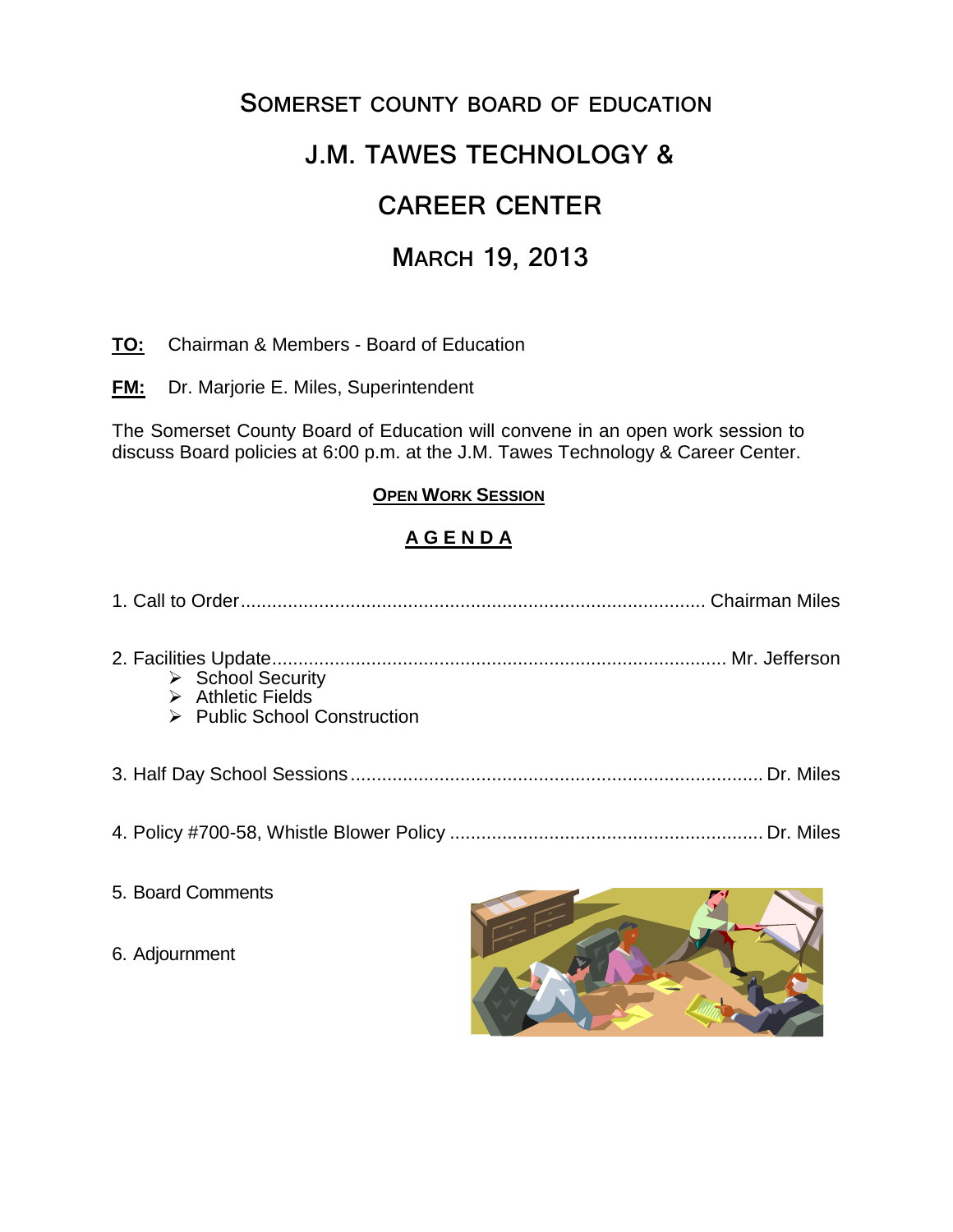## **SOMERSET COUNTY BOARD OF EDUCATION J.M. Tawes & Technology Center March 19, 2013**

### **A G E N D A**

#### *Times are intended for guidance only; unless changed by the Board, the order in which items appear will be followed.*

The Somerset County Board of Education will hold an open regular session at **4:00 p.m.** on **Tuesday, March 19, 2013** at J.M. Tawes Technology & Career Center to immediately consider meeting in a closed session to review and approve closed minutes, to discuss personnel matters (Section 10-508 (a)(1), to discuss negotiated agreements – Section 10-508 (a)(9) to consult with legal counsel (Section 10-508 (a)(7), and to perform administrative functions (Section 10-503), pursuant to the Maryland Annotated Code. The Board will convene in an open work session at **6:00 p.m**. and reconvene in the open regular meeting at **7:00 p.m.**

**1.** Convene in Open Regular Session – **4:00 p.m.**

| 5. |                                                                      |  |
|----|----------------------------------------------------------------------|--|
|    |                                                                      |  |
|    | · William Robinson, UMES Public Relations Officer- UMES Spelling Bee |  |

- 
- **8.** Consider Meeting in Closed Session for the reasons listed below, pursuant to Section 10-508 of the *Maryland Annotated Code*:
	- a. To review and approve minutes of previous closed meetings
		- January 15, 2013
		- January 22, 2013
		- January 30, 2013
	- b. To perform administrative functions Section 10-503
		- To discuss the development of a Board Member Code of Conduct Manual
	- c. To discuss personnel matters  $-$  Section 10-508(a)
		- New Hires, Retires, and Resignations
		- **•** Transportation Personnel
		- Finance Personnel
		- Superintendent Search Strategies
	- d. To consult with legal counsel to obtain legal advice  $-$  Section 10-508(a)(7)
	- e. To consider matters related to negotiations Section 10-508 (a)(9)
- **9.** Convene in Open Work Session **6:00 p.m.**
- **10.** Reconvene in Open Regular Session **7:00 p.m.**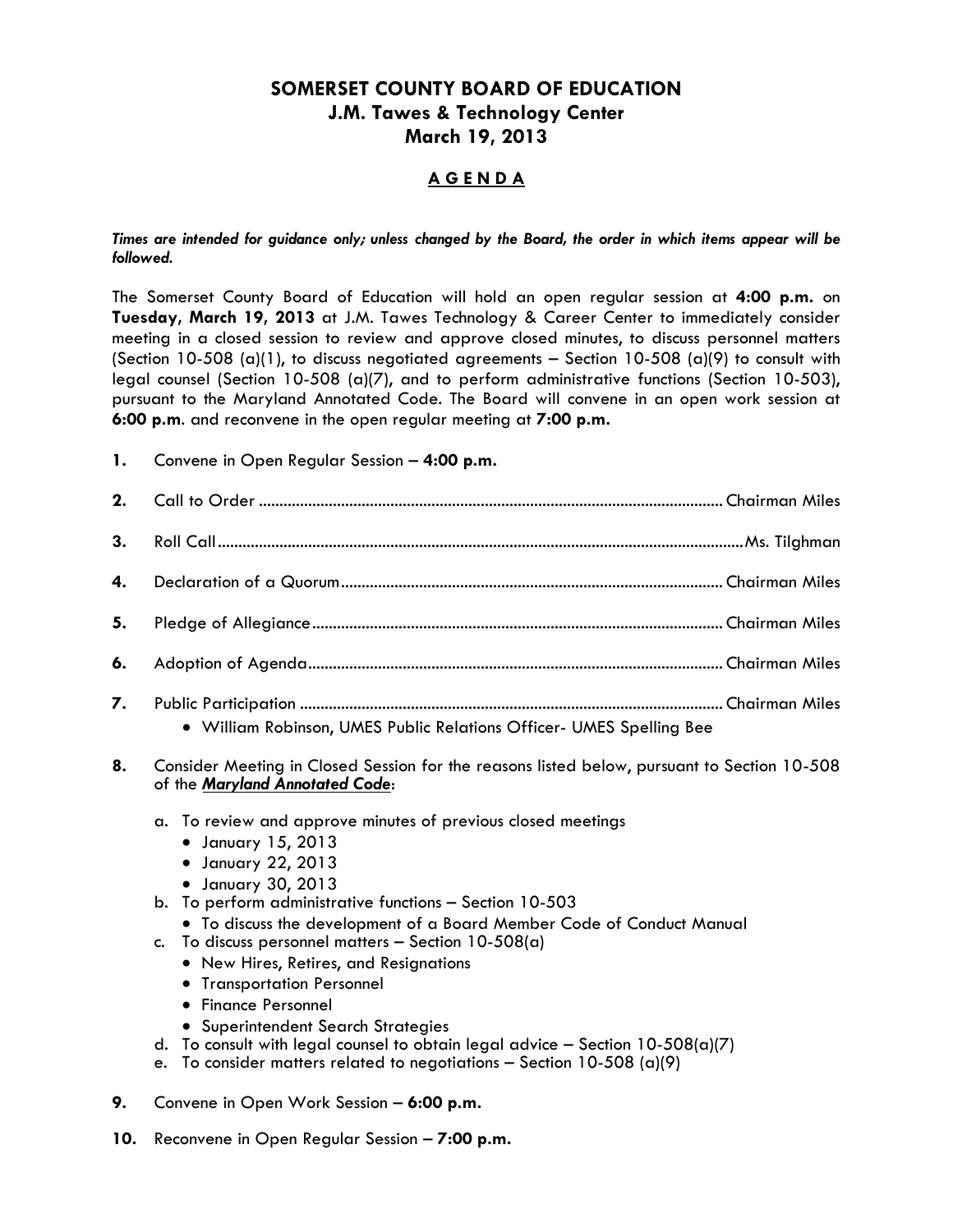- **11.** Approval of Open Session Minutes........................................................................... Chairman Miles
	- January 15, 2013 Open Regular Meeting
	- January 22, 2013 Open Special Meeting
	- January 30, 2013 Open Special Meeting
	- March 04, 2013 Open Special Meeting
- **12.** Announcement of Closed Session Meetings
	- $\triangleright$  March 4, 2013
		- Performed Administrative Functions Section 10-503
			- Discussed and Approved Board Rules of Conduct
	- March 19, 2013
		- Performed Administrative Functions Section 10-503
		- $\triangleright$  Discussed the development of a Code of Conduct Manual for Board Members
		- Discussed Personnel Matters Section 10-508 (a)(1)
		- $\triangleright$  New Hire, Retires & Resignations
		- $\triangleright$  Transportation Personnel
		- > Finance Personnel
		- Superintendent Search Strategies
		- Reviewed and approved revised closed minutes
		- Consulted with counsel to obtain legal advice  $-$  Section 10-508(a)(7)
		- $\bullet$  Discussed matters related to negotiations Section 10-508 (a)(9)
- **13.** Student Board Members' Activities Reports.............................................. Mr. Cavins & Mr. Mason

#### **14. OLD BUSINESS**

#### **A. Human Resources**

- 1. Job Descriptions ..................................................................................................Ms. Whitelock Maintenance Courier and Custodial Trainer
	- Local Accountability Coordinator (LAC)
	- $\triangleright$  Student Information Specialist
	- $\triangleright$  Paraprofessional
	- $\triangleright$  Paraprofessional Special Education Instructional Assistant
	- (See Tab 14-A1)

#### **B. Policies**

1. Policy #700-57, Employee Use of Social Media..............................................Mr. Lawson (See Tab 15-B4)

#### **15. NEW BUSINESS**

#### **A. Curriculum & Instruction**

- 1. Curriculum & Instruction Report.............................................................................Ms. Hopkins Graduation Preparation
	- $\triangleright$  SAT Preparation
	- $\triangleright$  School Year 2013-2014 Update
	- (See Tab 15-A1)